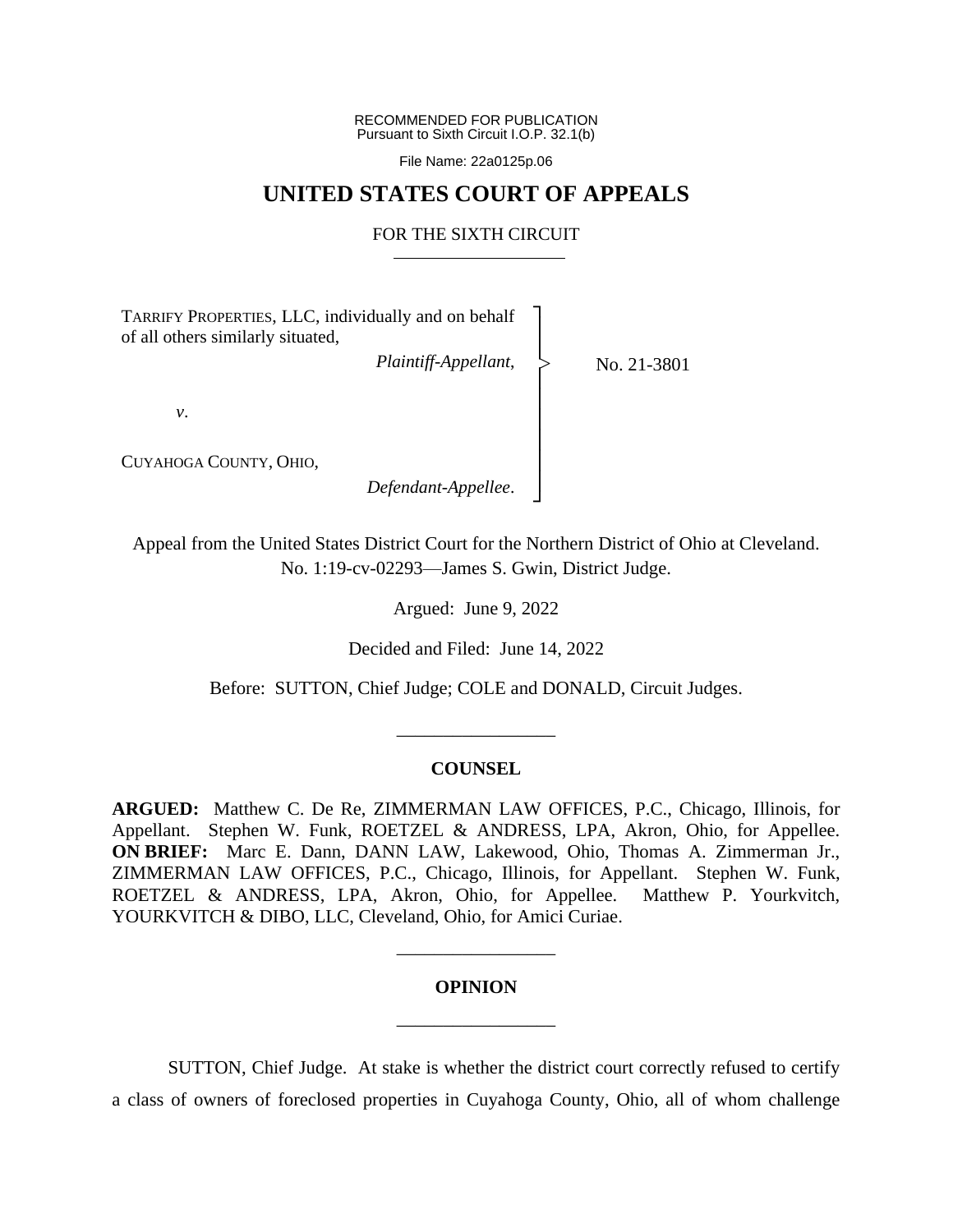Ohio's tax-foreclosure statute as a taking under the federal and state constitutions. While the claimants share a common legal theory—that the targeted Ohio law does not permit them to capture equity in their properties after the county transfers them to a land bank—they do not have a cognizable common theory for measuring the value in each property at the time of transfer. We affirm.

I.

Ohio law permits counties to tax property within their jurisdiction. County auditors determine each property's value every six years. Ohio Rev. Code §§ 5713.01, 5713.03. Counties may impose a fixed tax rate based on that value. Failure to pay the assessed taxes permits the county to foreclose the property by filing a lawsuit to "enforce the lien for the taxes" on the delinquent land. *Id.* § 323.25. A judicial foreclosure proceeding usually follows, after which the county sells the land at a public auction, the proceeds of which cover the tax delinquency. *Id.* § 323.73. If the sale produces leftover proceeds, the county "shall pay such excess to the owner" upon demand. *Id.* § 5721.20.

In addition to this traditional process for dealing with abandoned property, Ohio introduced an alternative process—the land-bank transfer at issue today—in 2008. *Id.* § 323.65. It permits counties to bring foreclosure proceedings in the "county board of revision" rather than in court. *Id.* § 323.66. And it authorizes counties to transfer the land to authorized land banks rather than dispose of the property at auctions. *Id.* § 323.78(B). Upon transfer, the land becomes "free and clear of all impositions and any other liens on the property, which shall be deemed forever satisfied and discharged." *Id.* The State forgives any tax delinquency, and the fair market value of the land becomes irrelevant, as it makes no difference whether the tax impositions and costs of the action "exceed the fair market value of the parcel." *Id.*

Under this alternative process, state law offers several protections for the owners of abandoned property. The Board of Revision must provide notice to landowners, *id.* § 323.66, and the county must run a title search "for the purpose of identifying . . . persons having a legal or equitable ownership interest," *id.* § 323.68(A)(1). Once notified, owners may transfer a case from the Board to a "court of common pleas or to a municipal court with jurisdiction" to handle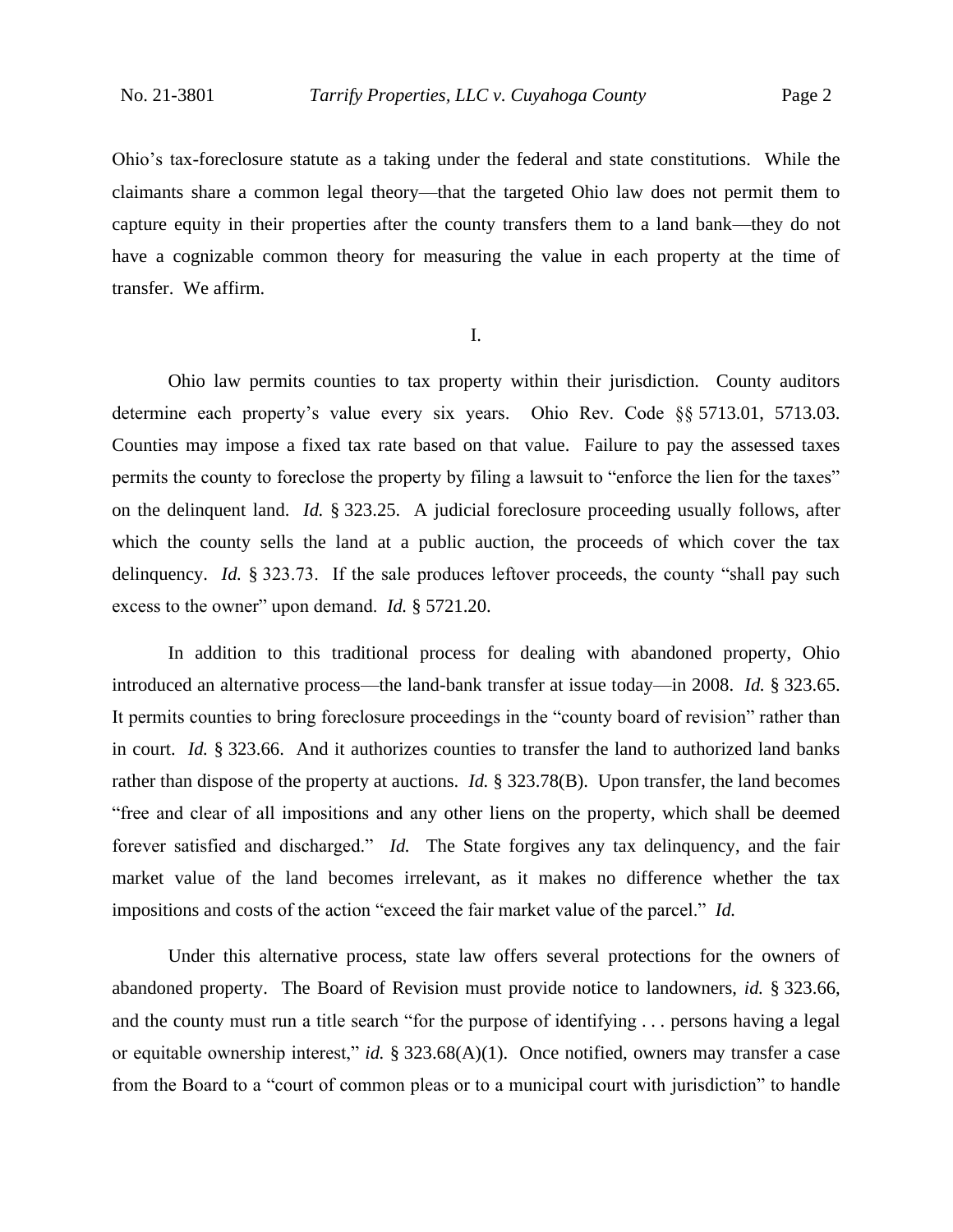any state or federal challenges to the foreclosure. *Id.* §§ 323.691(A)(1), 323.70(B). Owners at this point also may pay the outstanding taxes, end the proceeding, and get their land back. *Id.* § 323.72. After the Board's foreclosure decision, property owners have 28 days to pay the outstanding tax delinquency and recover their land. *Id.* § 323.65(J). They also may "file an appeal in" Ohio's trial court of general jurisdiction. *Id.* § 323.79. In addition to "issues raised or adjudicated in the proceedings before the county board of revision," the owners may raise other issues relevant to the potential transfer. *Id.*

What landowners cannot do under this alternative approach is obtain the excess equity in the property after the land bank receives it. If such an interest exists, the statute offers no way to capture it.

Tarrify Properties owned land once used as a Kentucky Fried Chicken restaurant on 11600 Miles Avenue in Cleveland, Ohio. From 2015 to 2018, the property was vacant, and Tarrify did not pay its property taxes. In 2018, the Cuyahoga County Auditor valued Tarrify's property at \$164,700. Premised on this valuation, the county determined that Tarrify owed over \$35,000 in taxes, fees, and assessments. The county invoked the alternative tax-foreclosure approach and launched a proceeding at the Board of Revision to transfer title to the property to a land bank in August 2018.

In May 2019, the Board foreclosed the property. It ordered the transfer of the property to the Cuyahoga County Land Reutilization Corporation. After the 28-day redemption period ended, the county transferred the property. Through each of these steps, Tarrify did not appear at the Board's hearing, pay the outstanding taxes, request a transfer to the court of common pleas, or contest the foreclosure of its property.

In October 2019, Tarrify sued Cuyahoga County in federal court under 42 U.S.C. § 1983, claiming that the land transfer violated the U.S. Constitution's Fifth and Fourteenth Amendment prohibition on takings without just compensation and the Ohio Constitution's takings clause. Tarrify moved to certify a class of Cuyahoga County landowners who have purportedly suffered similar injuries. Fed. R. Civ. P. 23(b)(3). At the same time, the parties filed dueling motions in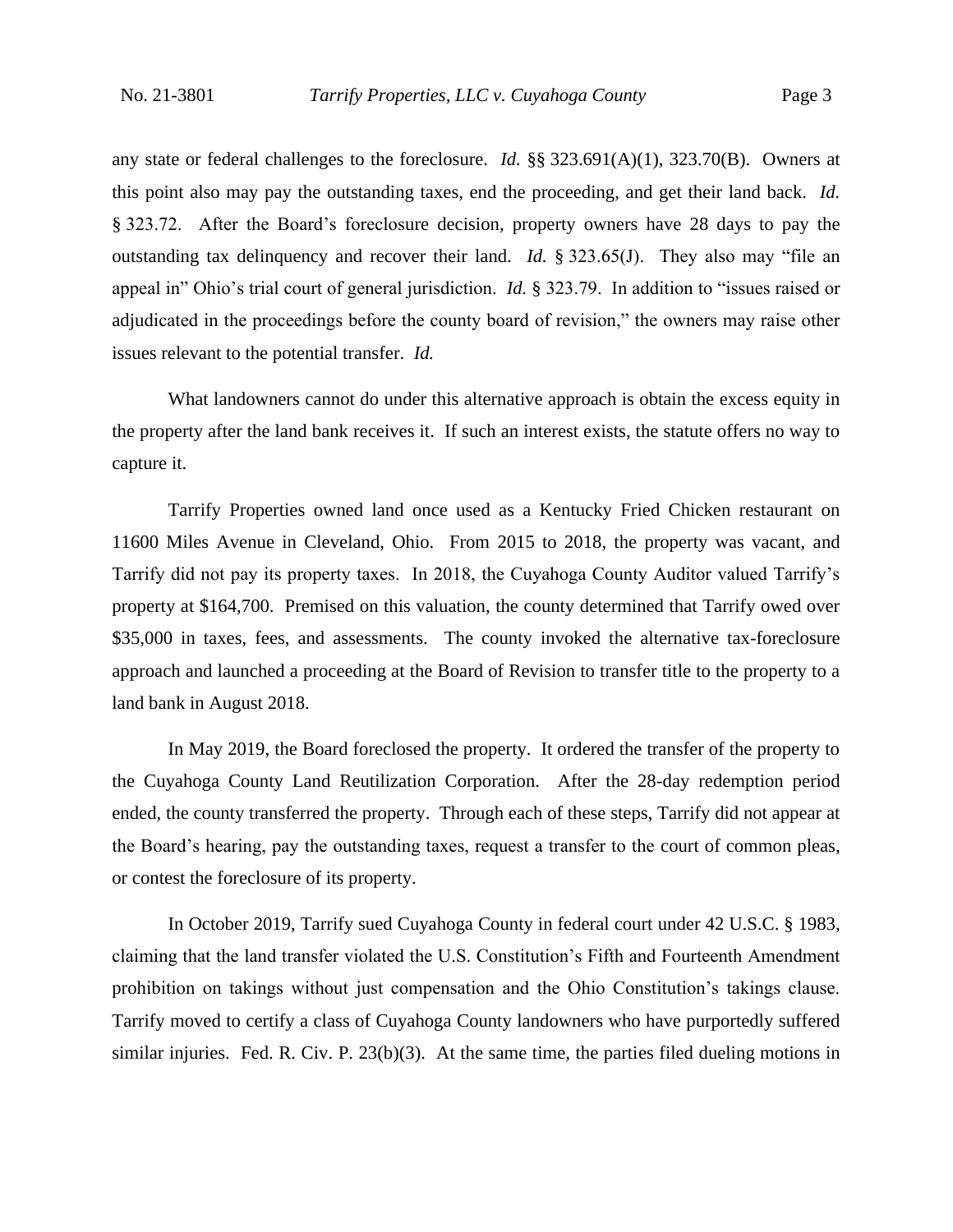limine over whether county tax appraisals could be admitted as evidence with respect to the fair market value of the properties.

The district court denied the certification motion and deemed the county tax appraisals inadmissible. A panel of our court permitted an interlocutory appeal of the district court's denial of class certification. *In re Tarrify Props., LLC*, No. 21-0301 (6th Cir. Sept. 8, 2021); *see* Fed. R. Civ. P. 23(f).

#### II.

The Fifth Amendment to the U.S. Constitution, incorporated against the States via the Fourteenth Amendment, says that "private property [shall not] be taken for public use, without just compensation." U.S. Const. amend. V. The Ohio Constitution provides that "where private property shall be taken for public use, a compensation therefor shall first be made." Ohio Const. art. I, § 19. Tarrify claims that Ohio's transfer of its property without payment for the surplus equity violates both guarantees.

We reserved the federal merits question in *Harrison v. Montgomery County*, 997 F.3d 643, 652 (6th Cir. 2021). A similar path awaits us today for these claims. Before reaching the merits of each claim, the district court resolved Tarrify's motion to certify a class of similarly situated landowners, a sequence appropriate for handling this appeal.

In its motion to certify the class, Tarrify sought relief on behalf of owners of taxforeclosed properties in which "the total value of that property exceeded the amount of the impositions on that property at the time the transfer occurred." R.50 at 1. Before certification, a putative class must satisfy several familiar requirements: numerosity, commonality, typicality, and adequate representation. *Sandusky Wellness Ctr., LLC v. ASD Specialty Healthcare, Inc.*, 863 F.3d 460, 466 (6th Cir. 2017). On top of that, for Rule 23(b)(3) classes like Tarrify's, the plaintiff also must show predominance (that "the questions of law or fact common to class members predominate over any questions affecting only individual members"), superiority (that "a class action is superior to other available methods for fairly and efficiently adjudicating the controversy"), and ascertainability (an implied requirement that the putative class members can be readily identified based on the class definition). *Id.* at 466, 471.While we give fresh review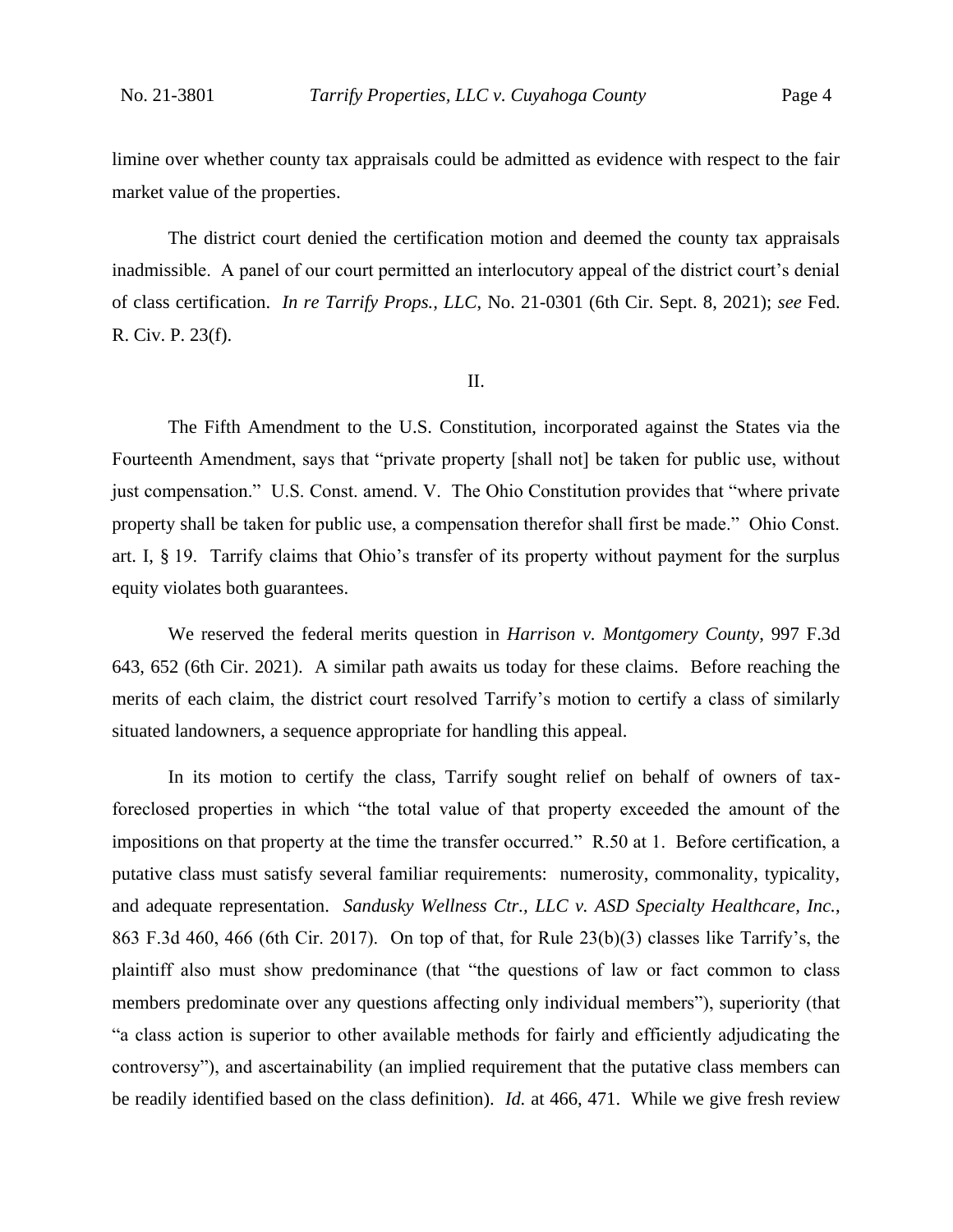to any legal interpretations of Civil Rule 23, we give abuse-of-discretion review to the district court's ultimate judgment whether to certify a class. *Id.* at 466.

The district court did not abuse its discretion in denying Tarrify's motion to certify this class. Its decision does not require us to dig too deep into the weeds of class action law because the key impediment to certifying the class—identification of proposed members of the class haunts every consideration. Although our court typically analyzes each Civil Rule 23 requirement independently, *Hicks v. State Farm Fire & Cas. Co.*, 965 F.3d 452, 459–65 (6th Cir. 2020), the analysis may sometimes overlap. Over and over, courts have explained that elusive class composition often undermines efforts to meet the ascertainability, predominance, and superiority requirements. *Cf. Sandusky Wellness Ctr.*, 863 F.3d at 471–72 (collecting cases and noting how class identity problems can be analyzed under all three requirements).

Take ascertainability. A "class definition must be sufficiently definite so that it is administratively feasible for the court to determine whether a particular individual is a member of the proposed class." *Id.* at 471 (quotation omitted). If "mini-trials" become necessary to determine who is in and who is out, the class-action vehicle imposes inefficiencies rather than ameliorates them. *Id.* at 471–74. The key impediment in this case is that the court must ask whether a given property's fair market value exceeds the taxes owed at the time of the transfer to determine who is in the class. Determining fair market value requires an independent and individualized assessment of each absent class member's property. As the appraisal experts on both sides agree, the valuation of real property depends on many circumstances, including the size, location, use, and condition of the property and the relevant market conditions at the time of the transfer. The market and physical conditions of each property will vary. So too will the dates of each transfer. As such, a court must conduct an individualized, fact-intensive, and adversarial process to determine the fair market value for each property.

Such are the vagaries of fair market value that it is not even clear whether the lead class member, Tarrify, comes within the class. The county's expert testified that Tarrify's property value fell *below* the taxes owed. If accurate, that means Tarrify itself falls outside the proposed class.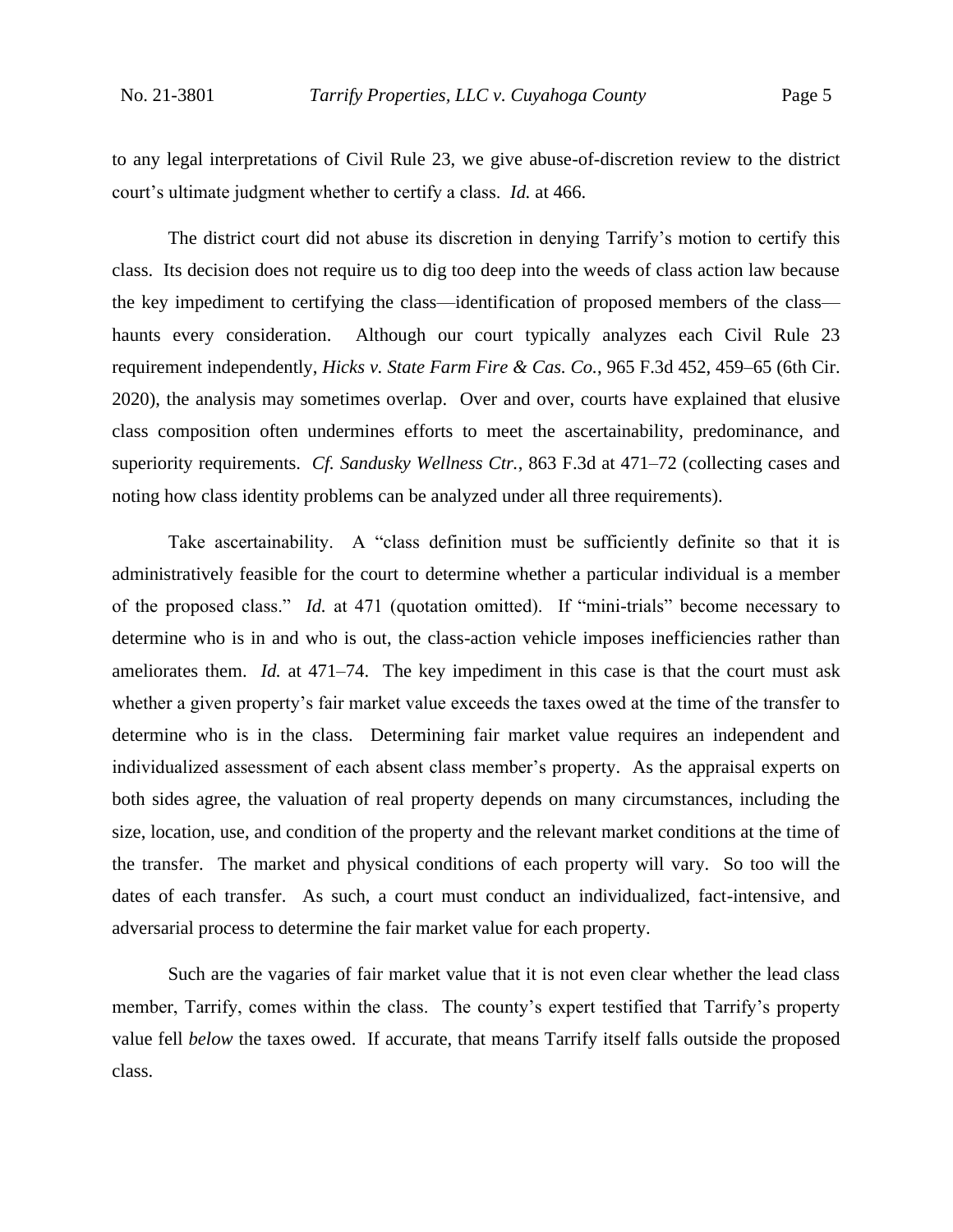Other problems bubble up from the imperative of matching these claims with this class definition. Common questions subject to classwide proof must predominate over individualized questions, prompting us to ask whether the proposed class action beats the conventional approach of resolving disputes on a case-by-case basis in terms of efficiency and administrability. *Wal-Mart Stores, Inc. v. Dukes*, 564 U.S. 338, 348–57 (2011). Problems emerge on these predominance and superiority fronts, most acutely, when a controlling issue requires individualized determinations ill-equipped for classwide proof. *Sandusky Wellness Ctr.*, 863 F.3d at 468–72; *Pipefitters Loc. 636 Ins. Fund v. Blue Cross Blue Shield of Mich.*, 654 F.3d 618, 631–32 (6th Cir. 2011); *Woodall v. Wayne County*, No. 20-1705, 2021 WL 5298537, at \*5– 8 (6th Cir. Nov. 15, 2021).

Even as the claims turn on a question that is easy to understand—does each property include surplus equity?—they require proof that is variable in nature and ripe for variation in application. The shifting facts and circumstances about the value of each property likely will dominate the proceedings, as the district court found, and run the risk of undercutting the efficiencies and ease of administration that otherwise might favor classwide resolution of the claims. Look at what you wish—ascertainability, predominance, or superiority—the district court reasonably rejected this class-certification motion given the individualized nature of each inquiry into the fair market value of each property at the time of transfer.

Tarrify offers several potential ways to sidestep this conclusion. None suffices.

*Tax appraisals.* Tarrify maintains that the 2018 tax valuations by the Cuyahoga County Auditor solve the problem of determining the fair market value of each property. Why worry about individualized inquiries if the Auditor has already done them for each property? And why tarry over their accuracy given that the Auditor relies on them for each tax assessment? What is sauce for tax assessment impositions, Tarrify claims, should be sauce for fair market value takings claims.

But what seems simple is not. A government's assessment of the value of property for tax purposes creates a "default valuation" with respect to property value, not an unrebuttable finding of value. *FirstCal Indus. 2 Acquisitions, L.L.C. v. Franklin Cnty. Bd. of Revision*,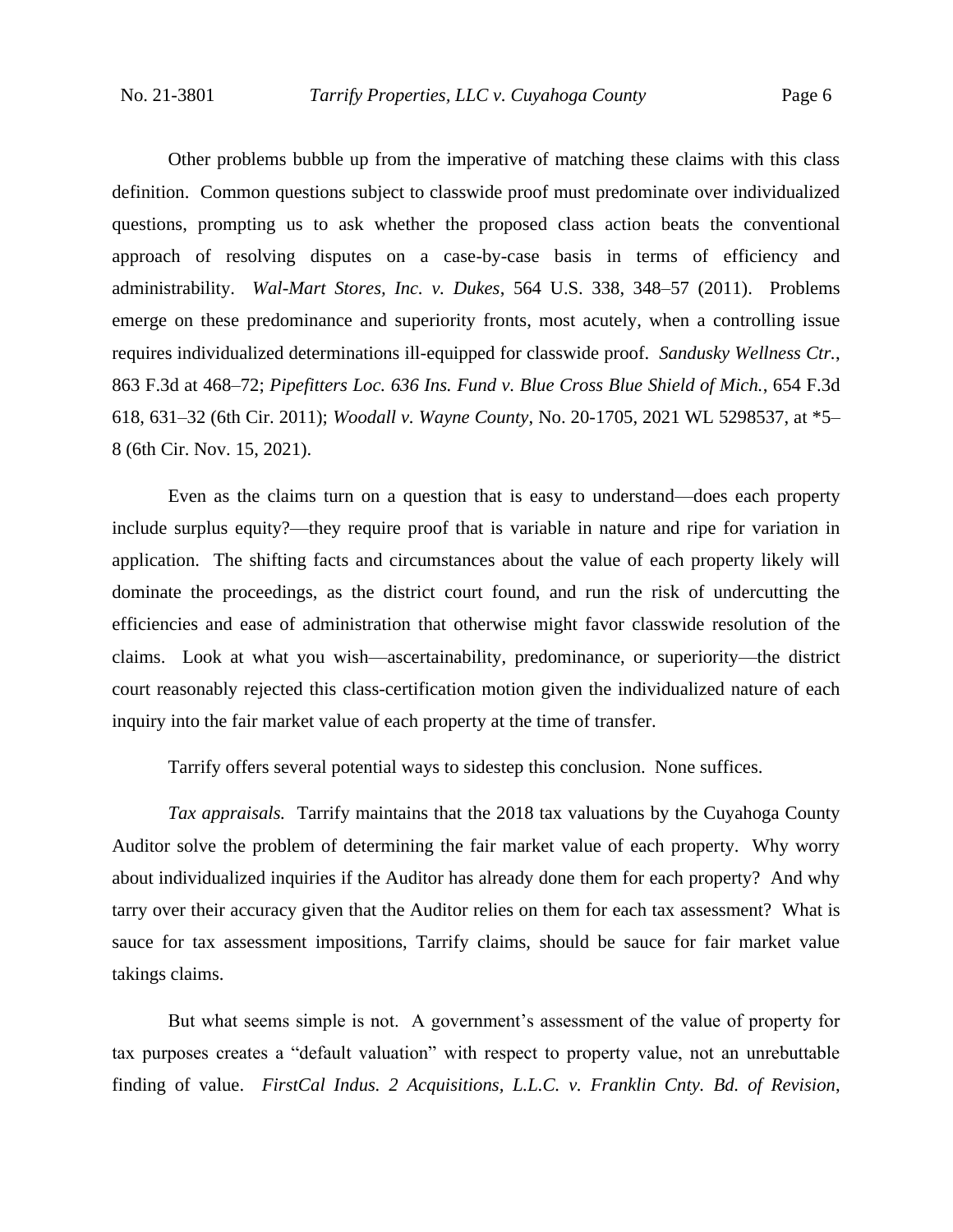929 N.E.2d 426, 432 (Ohio 2010) (quotation omitted). That explains why Cuyahoga County permits landowners to challenge these assessments. Ohio Rev. Code § 5715.19. This challengeable presumption thus represents a potential starting point, in truth a data point, for ascertaining fair market value, not a conclusive answer.

Consistent with this presumption, it is useful to remember that these property valuations occur only at six-year intervals, creating a mismatch between the time of the appraised value and the time of the transfer. A lot can happen to property values over time, whether one year (as with Tarrify) or more years (as with other members of the proposed class). That is especially so for *abandoned* property, the only kind of property eligible for transfers to land banks and the only kind of property included in this proposed class. How would a factfinder uniformly measure changes in value caused by abandonment of different properties in different parts of Cuyahoga County for different lengths of time? We cannot envision a generic approach to the problem. Not even sub-classes—say for a sub-class of properties transferred in 2019, one for properties transferred in 2020, and so on—would fix the problem. Depreciation of abandoned properties, or for that matter appreciation of them, over time will vary based on what is happening in different parts of the county. Hence the tired—but accurate—expression "location, location, location." *See* William Safire, *On Language: Location, Location, Location*, N.Y. Times Mag., June 28, 2009, at 14 (discussing the origin of the phrase).

The rooting and uprooting that time imposes on abandoned properties and the idiosyncrasies of location are not the only difficulties with using tax valuations. No less problematically, they use a rough justice method for valuing property. Taxation requires "uniformity in the mode of assessment upon the taxable valuation" and ease of administration, *Poffenberger v. Bd. of Revision of Clermont Cnty.*, 375 N.E.2d 65, 67 (Ohio Ct. App. 1977) (quotation omitted), two goals that shortchange accuracy when it comes to specific properties. The mass appraisal methodology used by counties, most notably, does not consider the interior conditions of each property.

That reality and other features of this method take us back to the "general rule" in Ohio that "the assessed valuation of property is not evidence of value for" non-tax purposes. *Ohio Cas. Ins. Co. v. D & J Distrib. & Mfg., Inc.*, No. L–08–1104, 2009 WL 2356849, at \*4 (Ohio Ct.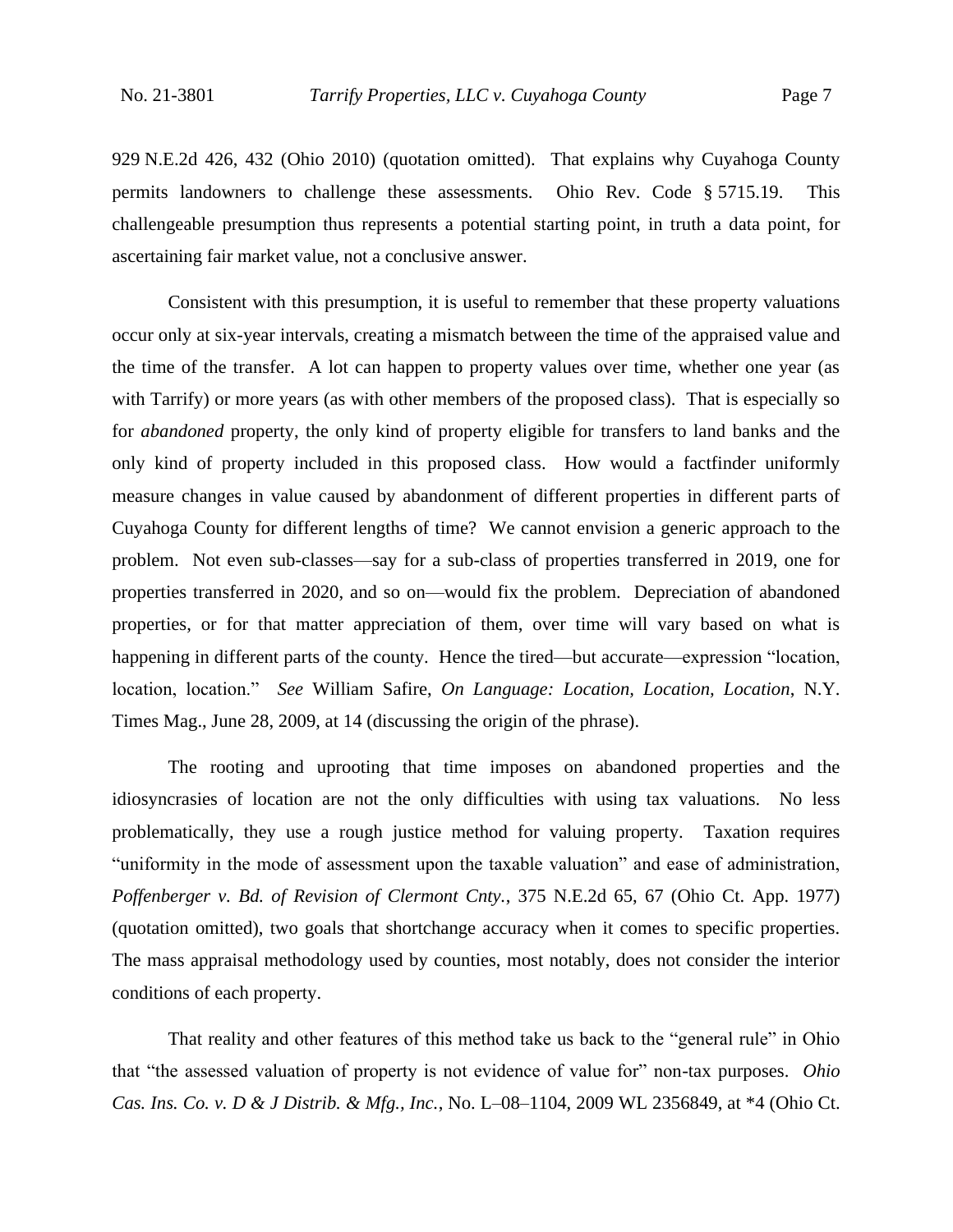App. July 31, 2009) (quotation omitted); *Cincinnati v. Jennewein*, No. C-77240, 1978 WL 216461, at \*1 (Ohio Ct. App. June 7, 1978) (per curiam). Ohio does not stand alone in these respects. *See, e.g.*, *United States v. Certain Parcels of Land in Arlington*, 261 F.2d 287, 289–91 (4th Cir. 1958) ("The general rule is that [tax assessment] evidence is not admissible on the question of value in a condemnation proceeding."); *United States v. 0.59 Acres of Land*, 109 F.3d 1493, 1495–96 (9th Cir. 1997) (reversing district court's admission of tax assessments); *Dubinsky Realty Co. v. Lortz*, 129 F.2d 669, 673–74 (8th Cir. 1942) (same); *Johnson & Wimsatt v. Reichelderfer*, 50 F.2d 336, 337 (D.C. Cir. 1931) (same); *Bowie Lumber Co. v. United States*, 155 F.2d 225, 228 (5th Cir. 1946) (affirming district court's rejection of tax assessment as consistent with the "great weight of authority"). One surveyor of the caselaw concluded that it is "overwhelmingly established" that "assessed valuation" does not create cognizable proof of "valuation for purposes other than taxation." C. C. Marvel, Annotation, *Valuation for Taxation Purposes as Admissible to Show Value for Other Purposes*, 39 A.L.R.2d 209 § 2 (2022).

Tarrify seeks to avoid the conclusion that flows from this general rule. Noting that the imposition of taxes under Ohio law should reflect "as nearly as practicable" a property's "true value," Ohio Rev. Code § 5713.03, it insists that the valuation necessarily equals the fair market value of each property. But Ohio courts have already rejected this theory, as just shown. *See Ohio Cas. Ins. Co.*, 2009 WL 2356849, at \*4 (rejecting argument that § 5713.03 permits the use of assessed valuations).

The facts of the named plaintiff's case illustrate the problem. Tarrify's property sat abandoned for more than a year between the 2018 tax appraisal and its transfer to the land bank. No one disputes that Tarrify's property experienced extensive vandalism that significantly damaged the interior of the building. Yet the auditor's mass appraisals do not take such internal conditions into account. All of the parties' appraisal experts agree as a result that the fair market value of the property on the transfer date was significantly lower than the auditor's 2018 valuation. One expert found that Tarrify's property value dropped significantly—by around \$150,000—removing any equity in the property at all. Accurate or not, that valuation and the others confirm that an attempt to use tax valuations would prompt one individualized dispute after another. So far as the record and pleadings show, it is difficult to see how the fair market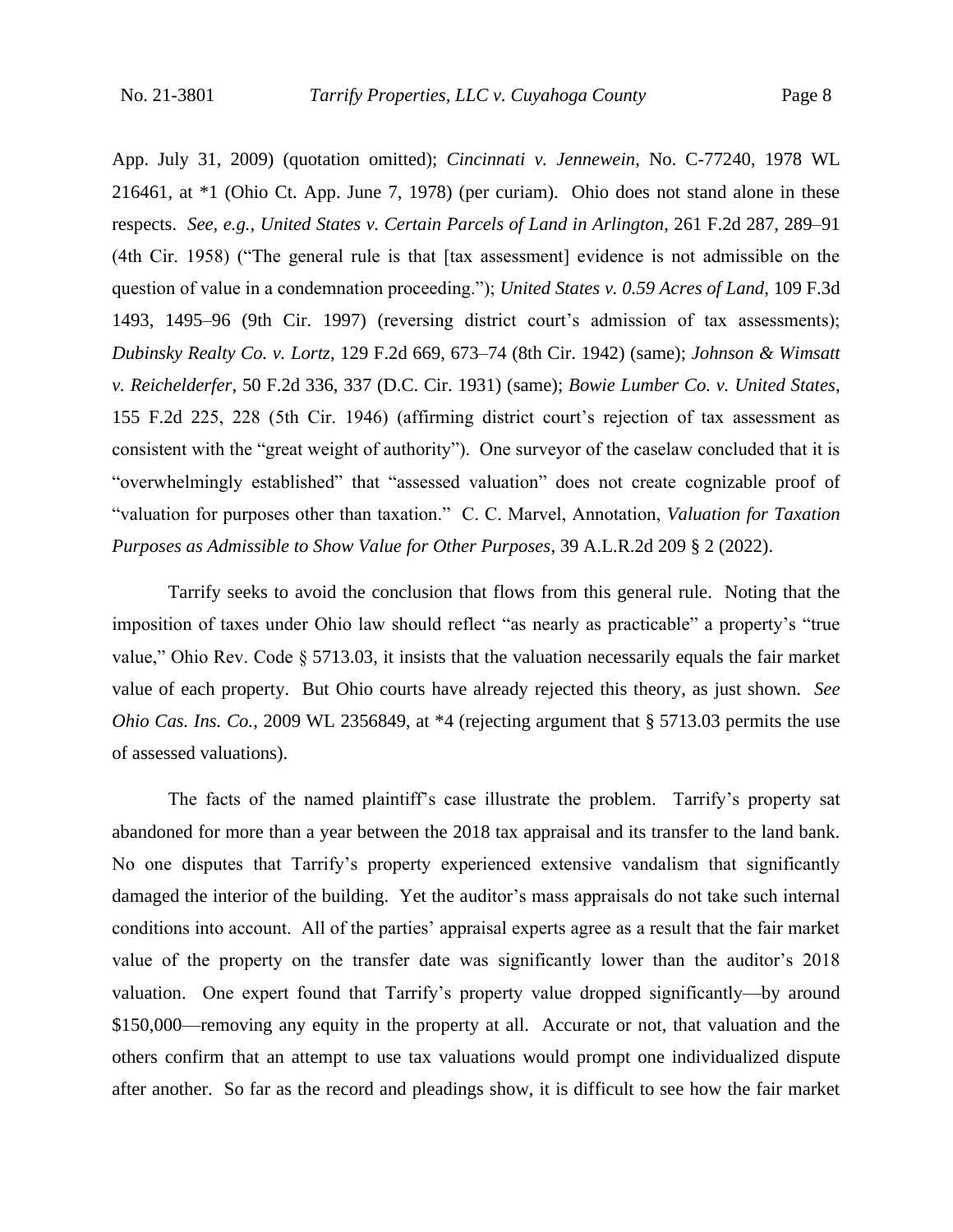value of just one property covered by the class definition could be established for takings purposes by the six-year tax valuations.

Mass county-wide tax valuations, it is true, have become more sophisticated over time. In some settings, it is also true, Ohio permits the use of an "auditor's then-current valuation" of property as "rebuttable" "prima-facie evidence" of fair market value "regardless of whether an independent appraisal has been performed." Ohio Rev. Code § 323.71(B). But that is only in this materially distinct setting: when the county seeks to transfer property *without* a right of redemption and the Board therefore must determine at a hearing that the taxes owed exceed the value of the property. *Id.* § 323.71. This law also does not solve the mini-trial problem anyway. The potential circumscribed utility of tax valuations does not solve the problem of time, location, interior value, and other realties of measuring the fair market value of abandoned properties at the time of an alleged taking. The district court did not abuse its discretion in finding that "myriad mini-trials" loomed over the nature of this proposed class. *Sandusky Wellness Ctr.*, 863 F.3d at 470.

In view of this conclusion, we need not resolve whether the district court should have permitted the tax valuations to be considered in resolving the class-certification motion. Admissible or not, they do not show that this class should have been certified.

*Collateral Estoppel.* Tarrify separately argues that the Board's transfer of the relevant properties rests on the county's tax valuations, collaterally estopping the county from arguing that the properties' fair market values fall below the tax valuations.

Federal courts apply the preclusion law of the State that rendered the initial judgment. *CHKRS, LLC v. City of Dublin*, 984 F.3d 483, 490 (6th Cir. 2021). Ohio law requires collateral estoppel, often given the user-friendly name of issue preclusion, when: (1) there are identical parties (or parties in privity) across two suits; (2) there was a final judgment in the earlier suit; and (3) "the relevant 'issue'" was "'actually' and 'necessarily' litigated in the prior case." *Id.* at 491.

Tarrify fails to successfully navigate the third requirement. At issue is whether the prior tribunal actually "resolved the issue" at play. *Id.* It did not. The Board never made any findings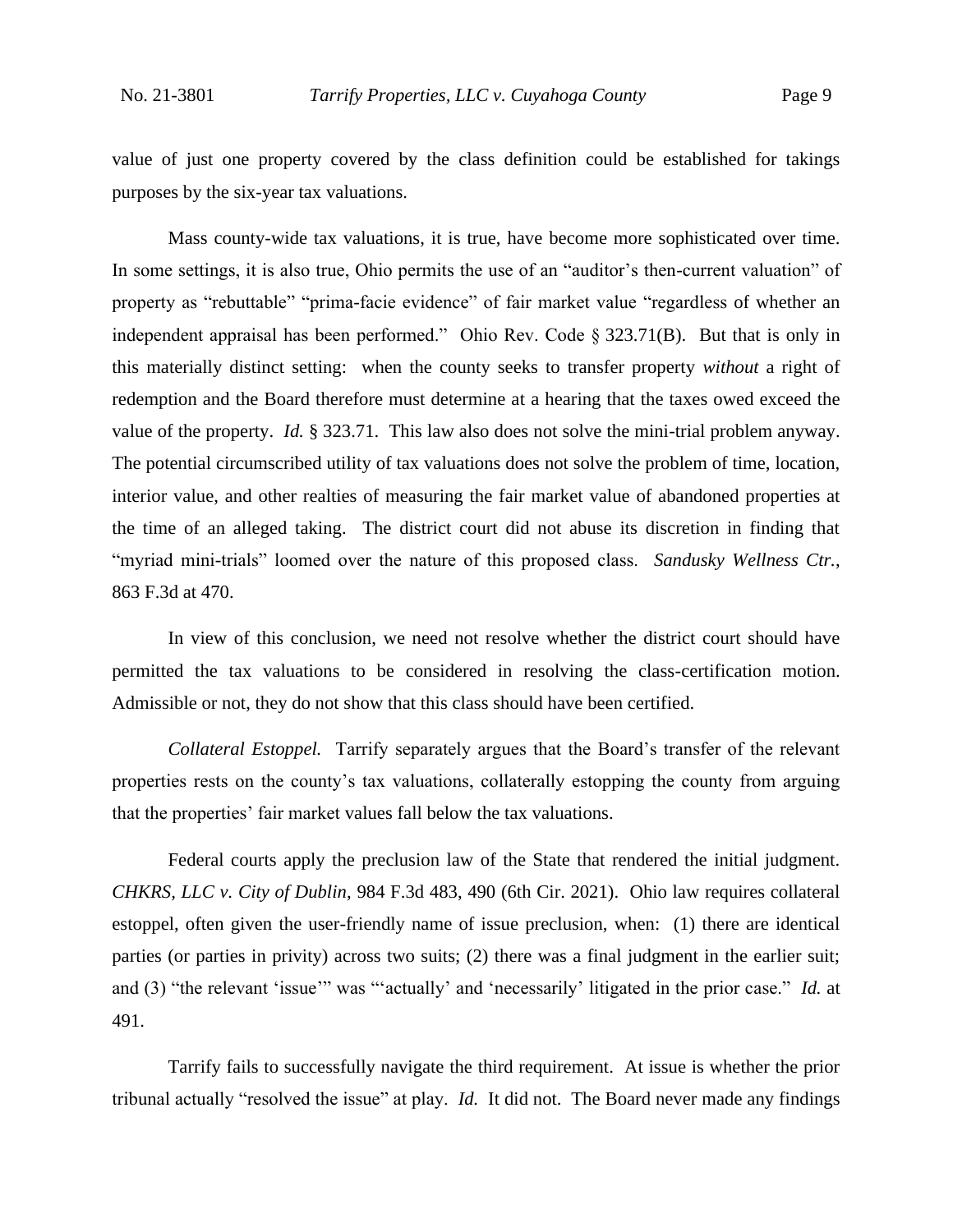on the fair market value of the property in its tax foreclosure order. Nor was it necessary to do so, as the Board may order transfer of the property "regardless of whether the value of the taxes, assessments, penalties, interest, and other charges due on the parcel, and the costs of the action, exceed the fair market value of the parcel." Ohio Rev. Code § 323.78(B). Not only was fair market value never challenged before the Board, it was never at issue. Application of the transfer statute does not require an inquiry into fair market value. *See Ohio Cas. Ins. Co.*, 2009 WL 2356849, at  $*4-5$  (insurer not collaterally estopped from asserting that property value was higher than auditor's tax value because auditor's value was never litigated in prior proceeding).

It does not help matters that the Board may resolve the fair market value of property in other circumstances. True, Ohio Revised Code § 323.73(G) allows direct transfers without a 28 day alternative redemption period *only* "[i]f the county board of revision finds that the total of the impositions against the abandoned land are greater than the fair market value of the abandoned land as determined by the auditor's then-current valuation of that land." True also, the Board may consider the fair market value of property when the landowner files a motion to challenge "whether the impositions against the parcel of abandoned land exceed or do not exceed the fair market value of that parcel as shown by the auditor's then-current valuation of that parcel." *Id.* § 323.71(A). But neither situation applies to the abandoned properties covered by this transfer provision and this proposed class.

Tarrify adds that the county regularly testifies before the Board about the auditor's most recent tax valuation of the property. Fair enough. But the Board, even so, still did not "resolve<sup>[]</sup> the issue" of fair market value at the time of transfer in this case. *CHKRS*, 984 F.3d at 491. That the county presents such evidence to determine ballpark values does not estop it from showing fair market value at the time of transfer or for that matter preclude the property owner from doing the same.

*Judicial estoppel.* Tarrify likewise invokes judicial estoppel to bind the county to the tax valuations. But a doctrinal mismatch likewise defeats this argument. The doctrine prevents a party only from taking two "clearly inconsistent" positions at different times to the "unfair detriment" of the opposing party. *New Hampshire v. Maine*, 532 U.S. 742, 750–51 (2001). That did not happen here because the county never claimed that it was using the tax valuations